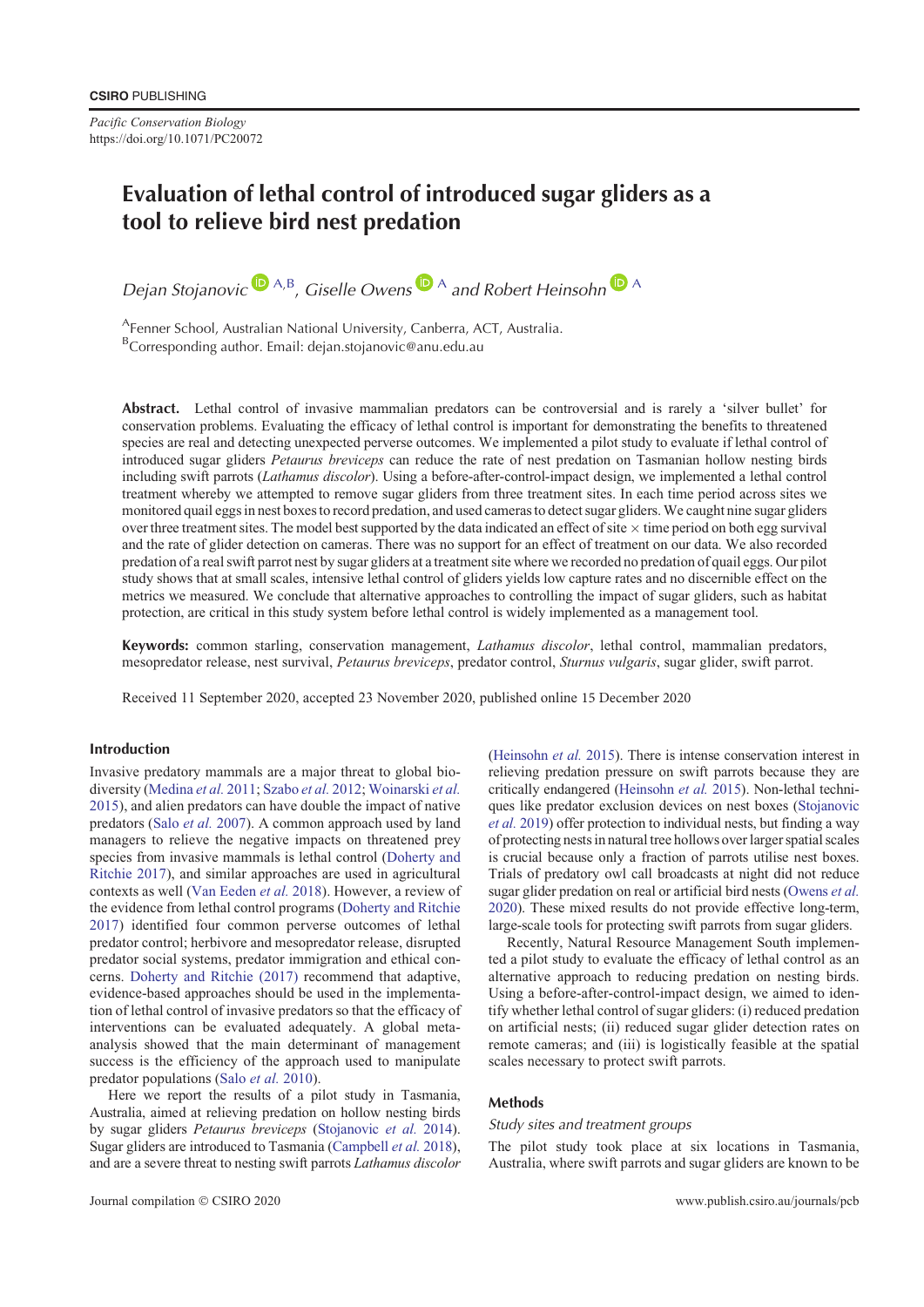sympatric ([Heinsohn](#page-3-0) *et al.* 2015). The control sites were at Buckland (latitude 42°31', longitude 147°39'), Lake Leake (latitude  $42^{\circ}1'$ , longitude  $147^{\circ}49'$ ) and the Meehan Range (latitude  $42^{\circ}49'$ , longitude  $147^{\circ}24'$ ). The treatment sites were at Tooms Lake (latitude 42°13', longitude 147°46'), Rheban (latitude  $42^{\circ}36'$ , longitude  $147^{\circ}54'$ ) and Southport Lagoon (latitude  $43^{\circ}29'$ , longitude  $146^{\circ}55'$ ). All sites were dominated by dry woodland, and understory composition ranged from grassy to shrubby.

The treatment involved two capture techniques: (i) active trapping using Mawbey traps; and (ii) passive trapping using nest boxes fitted with doors operable by a person on the ground. A veterinarian euthanised trapped sugar gliders by using lethal injection. The location of both trap types was haphazard within swift parrot nesting habitat, and all sites had at least one natural swift parrot nest hollow within the array of nest boxes and traps. Our study involved a 'before' period (14 nights duration) when all sites were established and 20 nest boxes, 10 Mawbey traps (deactivated) and 5 camera traps baited with universal mammal bait were deployed. The 'after' period at treatment sites involved three trapping sessions of four nights duration each. Due to logistic constraints, we deployed personnel at only one site in a given week, so there was an interval of 2 weeks between trapping sessions at a given site. After the completion of the 9 week 'after' period, we ceased trapping at sites for 3 months. We then implemented a 'long after' period, comprising a further 2 days of monitoring at each treatment site, with an interval of 21 days between egg deployment and follow up monitoring.

We assessed the impact of our treatment in two ways. At both treatment and control sites we deployed one quail egg in each of the 20 nest boxes at the start of each time period. At the end of each time period we checked whether quail eggs had survived the interval. We monitored glider occurrence at the sites using cameras, and tallied the total number of nights in each time period at all sites that we detected sugar gliders.

We spaced nest boxes and cameras  $\sim$ 30 m apart within a given site to make monitoring feasible. This reflects the natural distribution of nests of swift parrots, but it is likely that the same individual sugar gliders preyed on multiple nests at the site level, and so we include site as a fixed effect in our analysis below. However, we assumed that predation events at a given nest box over successive time periods are independent of one another. Sugar gliders are the main predator of bird nests in the nest boxes we used [\(Stojanovic](#page-4-0) *et al.* 2019), but we also recorded high occupancy of nest boxes by common starlings *Sturnus vulgaris* at Lake Leake and Buckland. Common starlings compete with swift parrots for nests and destroy their eggs (D. Stojanovic, unpubl. data). We included data from nest boxes

where common starlings destroyed the quail eggs because sugar glider removal may result in increased common starling abundance via relaxed predation pressure at artificially abundant nesting sites, creating the potential for a perverse outcome for parrots.

## *Analysis*

We compared competing models using Akaike's information criterion (AIC), but corrected for small sample sizes (AICc), and we considered that models within  $2 \Delta AICc$  had equivalent support [\(Burnham and Anderson, 2002\)](#page-3-0). All analyses were undertaken in R ([R Core Team, 2017](#page-3-0)). We used predation of quail eggs as a response variable, and fitted generalised linear models site ID, treatment, time period, site ID  $\times$  time period and treatment  $\times$  time period as fixed effects. We used a binomial error distribution, and to account for differences in the duration of time periods between some sites we included the number of nights duration of each period as an offset term in the models. We never observed predation of quail eggs at Southport, so we excluded this site from analysis. We also used the number of nights sugar gliders were detected on cameras as a response variable in generalised linear models and included the same fixed effects as above. We used a Poisson error distribution and again included an offset term to account for the duration of each time period. We recorded no sugar gliders in the first two time periods at Buckland, so we excluded this site from analysis.

### **Results**

Nine sugar gliders were captured during the implementation of the trapping treatment at Rheban  $(n = 3)$ , Tooms Lake  $(n = 5)$ and Southport  $(n = 1)$ .

The model best supported by the data for quail egg survival included the interaction between site and time (Table 1). Modelled estimates of predation probability are presented with confidence intervals in [Fig. 1](#page-2-0). The very wide overlapping confidence limits indicate that there was low confidence in modelled estimates at some sites, and high between-site variation in predation rates over the study. The low support for the treatment  $\times$  time period model ( $\Delta AICc > 2$ ; Table 1) allows us to reject the sugar glider lethal control treatment as a potential explanation for the rate of predation on quail eggs. Instead, the model best supported by the data indicated that site level factors were the best predictor of quail egg survival. For example, high predation rates at Buckland and Lake Leake were largely attributable to common starling occupancy of nest boxes. Removal of common starling nests did not reduce predation of quail eggs because in the interval between nest box checks,

|  | Table 1. Ranked model list by AICc for the survival of quail eggs |  |  |  |  |  |
|--|-------------------------------------------------------------------|--|--|--|--|--|
|--|-------------------------------------------------------------------|--|--|--|--|--|

| Model                          | d.f. | AICc   | $\triangle$ AICc | Weight |
|--------------------------------|------|--------|------------------|--------|
| Site $\times$ time period      | 15   | 415.90 |                  |        |
| Treatment $\times$ time period |      | 438.23 | 22.33            |        |
| Treatment                      |      | 454.15 | 38.25            |        |
| Site                           |      | 459.64 | 43.73            |        |
| Null                           |      | 459.71 | 43.80            |        |
|                                |      |        |                  |        |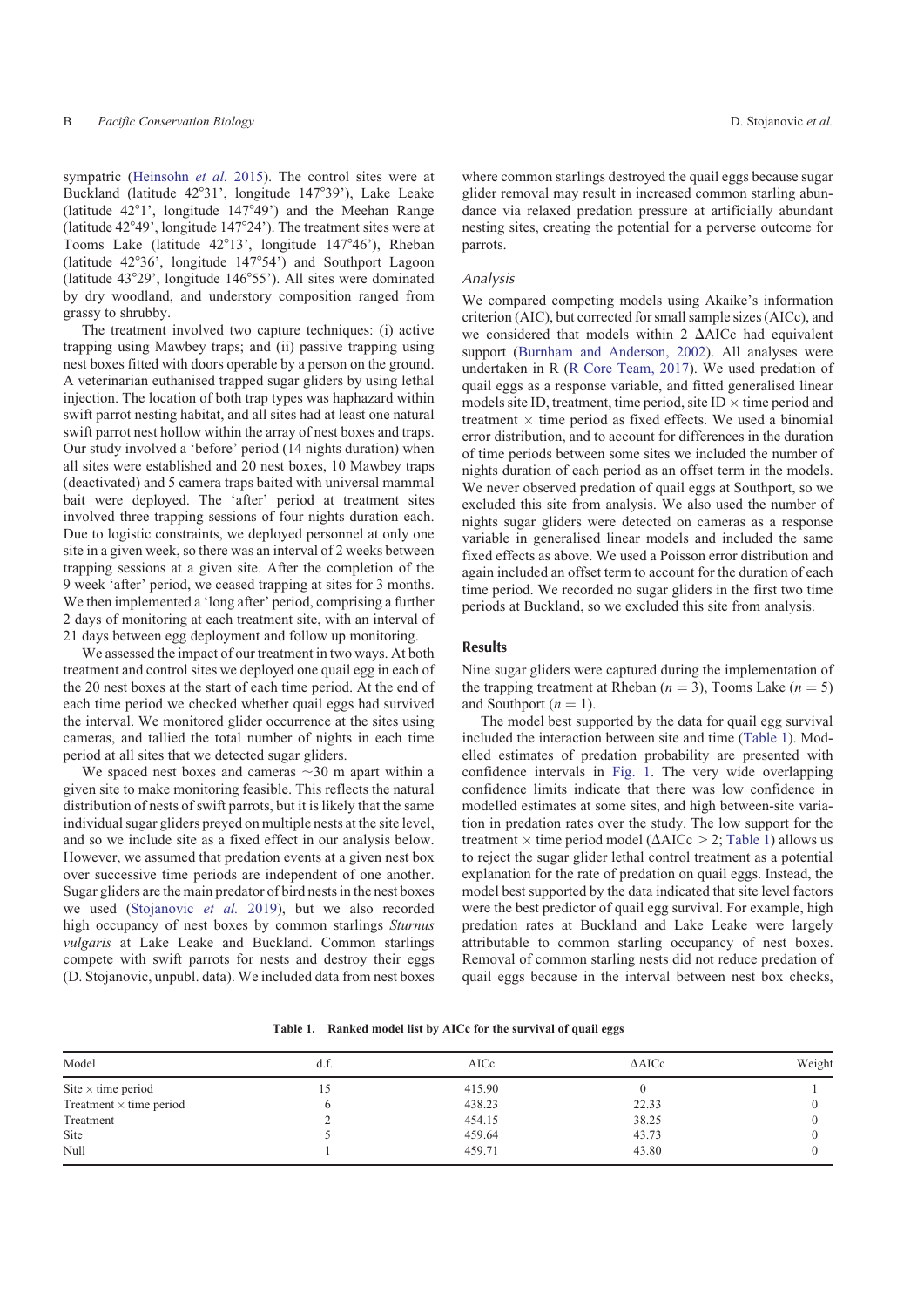<span id="page-2-0"></span>common starlings were able to rebuild their nests and replace their clutches (as well as remove quail eggs from boxes). One treatment site (Southport) had no predation on quail eggs, but a real swift parrot nest within the study site failed due to sugar glider predation in the midst of the trapping effort. The other treatment sites had predation rates comparable to the controls, driven by sugar gliders throughout the trapping period, with a possible increase in the period long after trapping (but certainty was low given the wide confidence intervals).

The best model for the detection of sugar gliders on cameras also included the interaction between site and time (Table 2). Modelled estimates of the rate of sugar glider detection are presented with 95% confidence limits in Fig. 2. The low support for the treatment  $\times$  time period model ( $\Delta AICc > 2$ ; Table 2) allows us to reject the sugar glider lethal control treatment as a potential explanation for the rate of sugar glider detection on cameras. Instead, the model best supported by the data indicates that site level factors were the best predictor of quail egg survival over time. At Southport, sugar gliders were detected more frequently on cameras before and long after the treatment was implemented. There was also a small increase in the rate of sugar glider detections by cameras at Tooms Lake in the long after period. At all other sites, rates of detection were comparable.

## **Discussion**

This pilot study shows that site level variation, not the lethal glider control treatment, best explains variation in our quail egg and camera data. Our trapping effort totalled 36 nights, but yielded only nine sugar gliders in total, distributed between the three sites. Given these low capture rates, it is unsurprising that we found no support for the explanatory power of treatment group. Indeed, a real swift parrot nest failed due to sugar glider predation at Southport, indicating that there is a need to rethink the utility of lethal control as a management approach in this study system. The low capture rates we encountered were in spite of intensive trapping effort with limited conservation resources. Whether greater trapping effort, targeted site selection or some other adaptation of our method could improve the efficacy of lethal control remains uncertain, but seems unlikely based on our results, especially in an open system (where immigration of sugar gliders could occur after culling), like our study sites.

There remain fundamental gaps in knowledge of the ecology of Tasmanian sugar gliders that hinder effective planning for lethal control. Although it is known that the species is widespread in disturbed forests [\(Allen](#page-3-0) *et al.* 2018), there is limited information on Tasmanian sugar glider home range size, group size, immigration or behavioural plasticity in the habitats where swift parrots breed. These knowledge gaps are crucial for effective management. Although the scope of our results are limited by small scale and sample size, our pilot study is evidence that reduction of predation on bird nests by gliders is unlikely to be achievable with the approach we trialled. Future studies should evaluate how forest configuration (connectedness to other forest patches) might influence local



**Fig. 1.** Modelled estimates (with 95% confidence limits) of the probability that a quail egg would not survive each time period. Treatment sites were Tooms Lake and Rheban, the others were controls. Time period corresponds to  $1 = \text{before}, 2 = \text{after}, \text{and } 3 = \text{long after implementation of the treatment.}$ 



**Fig. 2.** Modelled estimates (with 95% confidence limits) of the rate at which sugar gliders were detected on cameras. Treatment sites were Tooms Lake and Rheban and Southport, the others were controls. Time period corresponds to  $1 = \text{before}$ ,  $2 = \text{after}$ , and  $3 = \text{long}$  after implementation of the treatment.

|  | Table 2. Ranked model list by AICc for the frequency of detection of sugar gliders on cameras |  |  |  |
|--|-----------------------------------------------------------------------------------------------|--|--|--|
|--|-----------------------------------------------------------------------------------------------|--|--|--|

| Model                          | d.f. | AICc   | $\triangle$ AICc | Weight |
|--------------------------------|------|--------|------------------|--------|
| Site $\times$ time period      | 18   | 378.12 |                  |        |
| Treatment $\times$ time period |      | 461.19 | 83.07            |        |
| Site                           |      | 503.92 | 125.81           |        |
| Treatment                      |      | 572.14 | 194.03           |        |
| Null                           |      | 581.76 | 203.64           |        |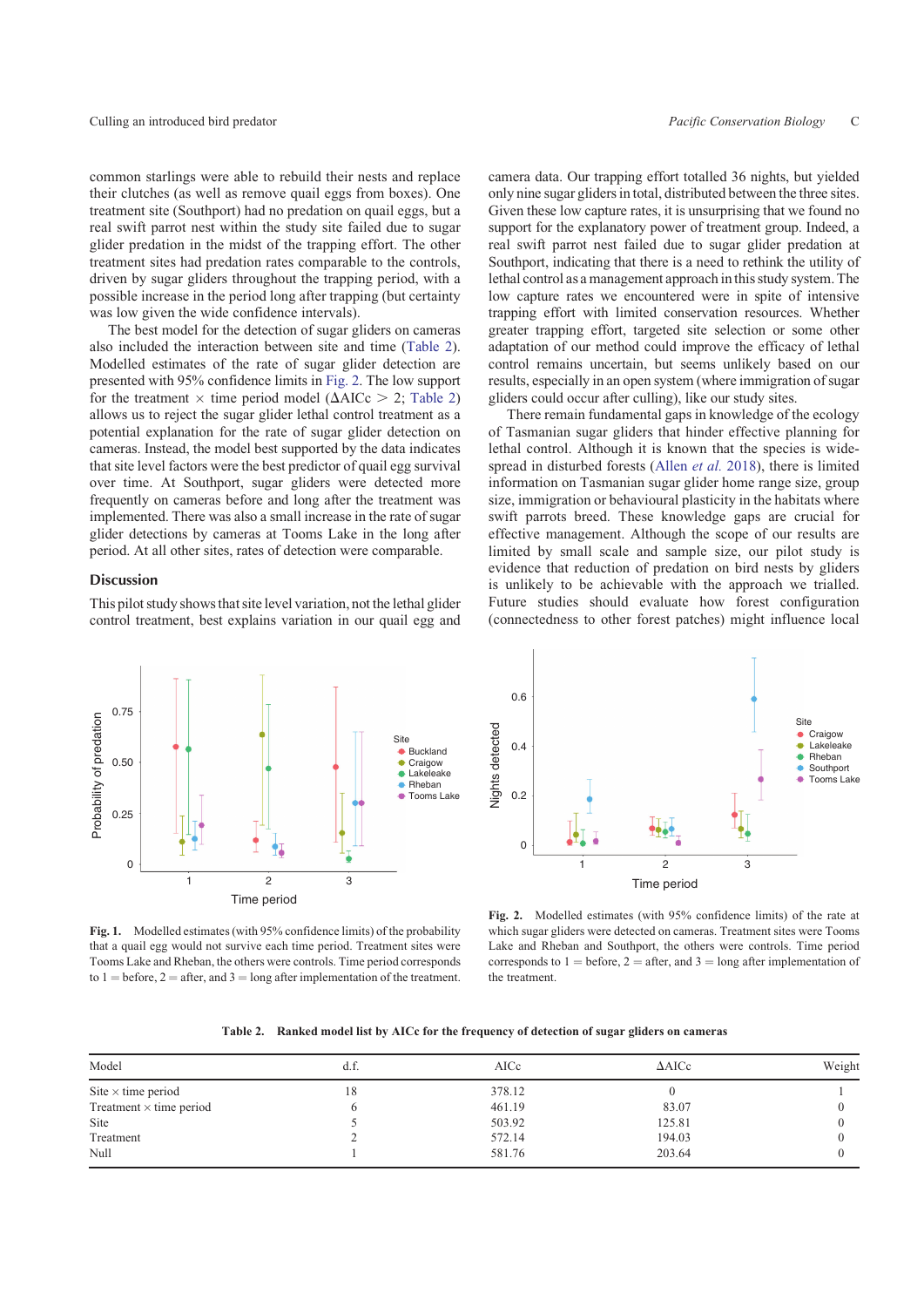<span id="page-3-0"></span>extinction/recolonisation dynamics of sugar gliders (assuming higher capture rates are achievable) and the scale at which trapping needs to occur to affect local densities. Furthermore, the risks identified by Doherty and Ritchie (2017), i.e. herbivore and mesopredator release, disrupted predator social systems, predator immigration and ethical concerns, remain unresolved for our study system. For example, the quail egg predation by common starlings we report highlights that mesopredator release is a possibility because sugar gliders prey on common starlings and potentially suppress their occupancy of nest sites (D. Stojanovic, unpubl. data). Unless common starlings are actively managed concurrently with sugar gliders, any benefits of culling the latter species may be nullified by overabundance of the former. Furthermore, at Tooms Lake (where we trapped the largest number of gliders) we recorded higher rates of quail egg predation and detection of sugar gliders on cameras in the period long after trapping. Whether this is attributable to disruption of the sugar glider social system or immigration is unknown, but has important implications for future lethal control efforts. The major gaps in knowledge of this study system pose non-trivial risks to the effective management of the predation risk to swift parrots using the intensive interventionist approaches we trialled. Earlier work suggests that areas with greater local cover of mature, hollow bearing habitat are at relatively lower risk of predation [\(Stojanovic](#page-4-0) *et al.* 2014). In light of our study, protecting this habitat may be more cost effective over the long term than intensive lethal control at small to medium scales.

However sometimes targeted suppression of problematic species can be beneficial in open systems (Crates *et al.* 2018, 2020), and the results of intervention should be interpreted in context of the effort invested in control or removal. In our case, we argue that the relative costs of direct interventions like lethal control should be weighed against more general interventions such as protection of key breeding sites against ongoing deforestation ([Webb](#page-4-0) *et al.* 2019). Furthermore, we show that culling gliders may yield no benefit to swift parrots if common starlings are present in an area and exert strong competition for nesting sites. Finally, but importantly, there are major unresolved issues surrounding the social license of lethal control of sugar gliders. Given our results, further trials of lethal control for sugar gliders must carefully consider the risks to social license if potential benefits are either difficult to demonstrate or non-existent.

Given the ethical and welfare implications of lethal control, we argue that better evidence is needed to support the implementation of culling as a management tool for sugar gliders in Tasmanian forests. Culling wildlife is an important management strategy for managing conservation problems *in situ*, but requires careful evaluation of outcomes to be justifiable (Salo *et al.* 2010). Our pilot study is evidence of the value of trialling management techniques to evaluate whether they can achieve conservation goals. Our results are in line with those of other studies that suggest that lethal control does not always have the desired impact if the methods are inefficient or affect a too small fraction of the predator population (Salo *et al.* 2010; Kämmerle *et al.* 2019; Cobden *et al.* 2020). To be effective, integration of multiple management actions targeting different aspects of a conservation problem simultaneously may be necessary (Doherty and Ritchie 2017).

## **Conflicts of interest**

The authors declare no conflicts of interest.

#### **Acknowledgements**

We thank Maudie Brown for her work on this project. Thanks also to Tom Watson and Dave James for their contribution. The study was supported by (1) NRM South using funding from the Australian Government's National Land Care Program; (2) the Australian Government's National Environmental Science Program through the Threatened Species Recovery Hub; and (3) an Australian Government Environmental Offset Paid by MACH energy. NRM South undertook the culling with approval from the Tasmanian Government.

#### **References**

- Allen, M., Webb, M. H., Alves, F., Heinsohn, R., and Stojanovic, D. (2018). Occupancy patterns of the introduced, predatory sugar glider in Tasmanian forests. *Austral Ecology* **43**, 470–475. doi:[10.1111/AEC.12583](http://dx.doi.org/10.1111/AEC.12583)
- Burnham, K. P. and Anderson, D. R. (2002). Model selection and multimodel inference: a practical information-theoretic approach, 2nd edn. (Springer-Verlag: New York, USA.)
- Campbell, C. D., Sarre, S. D., Stojanovic, D., Gruber, B., Medlock, K., Harris, S., Macdonald, A. J., and Holleley, C. E. (2018). When is a native species invasive? Incursion of a novel predatory marsupial detected using molecular and historical data. *Diversity and Distributions* **24**, 831–840.
- Cobden, M., Alves, F., Robinson, S., Heinsohn, R. and Stojanovic, D. (2020). Impact of removal on occupancy patterns of the invasive rainbow lorikeet (*Trichoglossus moluccanus*) in Tasmania. *Austral Ecology*. doi[:10.1111/aec.12954](http://dx.doi.org/10.1111/aec.12954)
- Crates, R., Terauds, A., Rayner, L., Stojanovic, D., Heinsohn, R., Wilkie, C., and Webb, M. (2018). Spatially and temporally targeted suppression of despotic noisy miners has conservation benefits for highly mobile and threatened woodland birds. *Biological Conservation* **227**, 343–351. doi[:10.1016/J.BIOCON.2018.10.006](http://dx.doi.org/10.1016/J.BIOCON.2018.10.006)
- Crates, R., Rayner, L., Webb, M., Stojanovic, D., Wilkie, C., and Heinsohn, R. (2020). Sustained and delayed noisy miner suppression at an avian hotspot. *Austral Ecology* **45**, 636–643. doi[:10.1111/AEC.12878](http://dx.doi.org/10.1111/AEC.12878)
- Doherty, T. S., and Ritchie, E. G. (2017). Stop jumping the gun: a call for evidence-based invasive predator management. *Conservation Letters* **10**, 15–22. doi[:10.1111/CONL.12251](http://dx.doi.org/10.1111/CONL.12251)
- Heinsohn, R., Webb, M., Lacy, R., Terauds, A., Alderman, R., and Stojanovic, D. (2015). A severe predator-induced population decline predicted for endangered, migratory swift parrots (*Lathamus discolor*). *Biological Conservation* **186**, 75–82. doi[:10.1016/J.BIOCON.2015.03.006](http://dx.doi.org/10.1016/J.BIOCON.2015.03.006)
- Kämmerle, J.-L., Ritchie, E. G., and Storch, I. (2019). Restricted-area culls and red fox abundance: are effects a matter of time and place? *Conservation Science and Practice* **1**, e115. doi[:10.1111/CSP2.115](http://dx.doi.org/10.1111/CSP2.115)
- Medina, F. M., Bonnaud, E., Vidal, E., Tershy, B. R., Zavaleta, E. S., Josh Donlan, C., Keitt, B. S., Corre, M., Horwath, S. V., and Nogales, M. (2011). A global review of the impacts of invasive cats on island endangered vertebrates. *Global Change Biology* **17**, 3503–3510. doi[:10.1111/J.1365-2486.2011.02464.X](http://dx.doi.org/10.1111/J.1365-2486.2011.02464.X)
- Owens, G., Heinsohn, R., and Eyles, S. (2020). Automated broadcast of a predator call did not reduce predation pressure by Sugar Gliders on birds. *Ecological Management & Restoration* **21**, 247–249. doi:[10.1111/EMR.](http://dx.doi.org/10.1111/EMR.12423) [12423](http://dx.doi.org/10.1111/EMR.12423)
- R Core Team (2017). 'R: a language and environment for statistical computing.' (R Foundation for Statistical Computing: Vienna, Austria.)
- Salo, P., Korpimäki, E., Banks, P. B., Nordström, M., and Dickman, C. R. (2007). Alien predators are more dangerous than native predators to prey populations. *Proceedings. Biological Sciences* **274**, 1237–1243.
- Salo, P., Banks, P. B., Dickman, C. R., and Korpimäki, E. (2010). Predator manipulation experiments: impacts on populations of terrestrial vertebrate prey. *Ecological Monographs* **80**, 531–546. doi:[10.1890/09-](http://dx.doi.org/10.1890/09-1260.1) [1260.1](http://dx.doi.org/10.1890/09-1260.1)